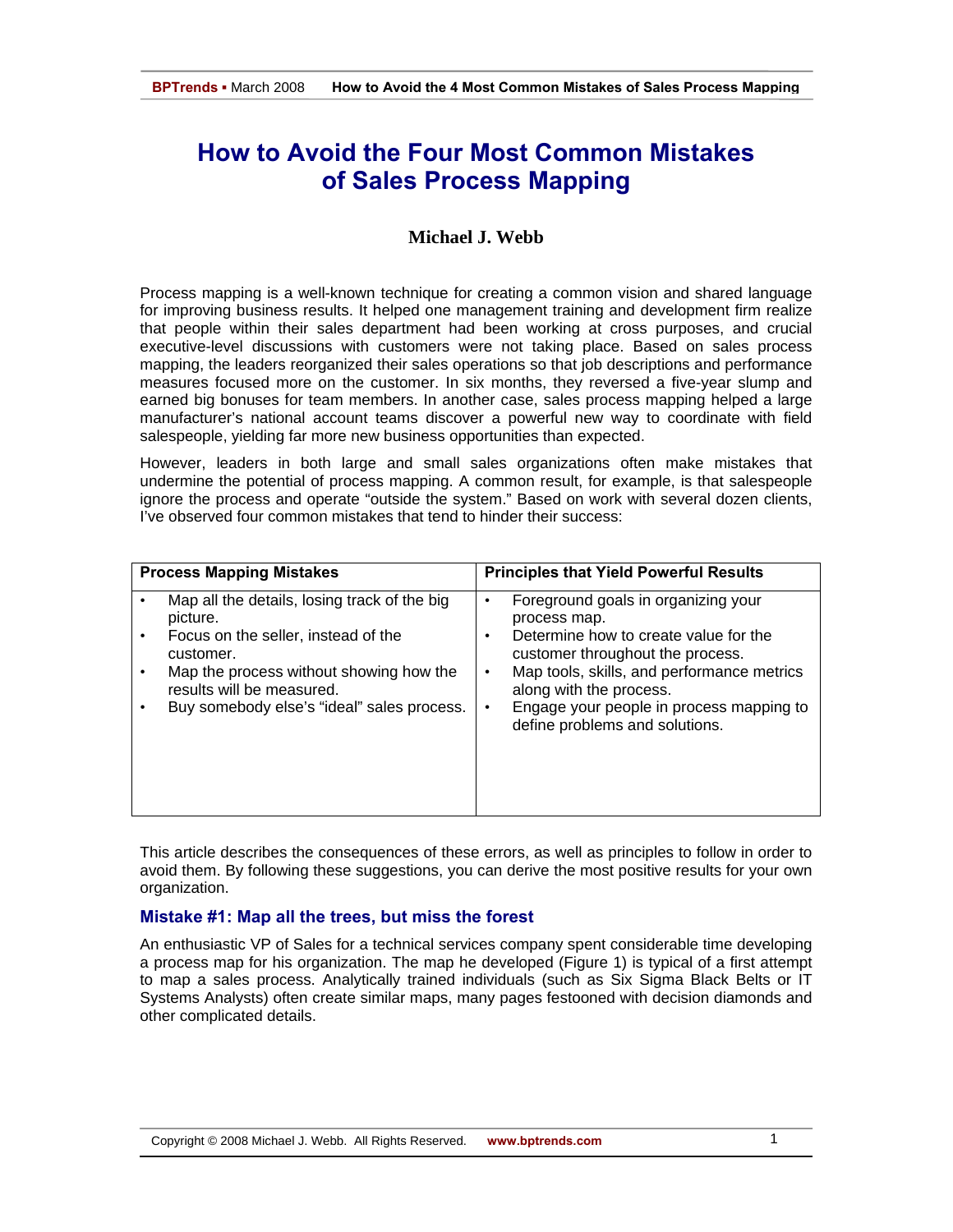

**Figure 1. Too many steps make this map hard to use.** 

This VP created a comprehensive snapshot of people's activities across his sales organization. Unfortunately, his comprehensive process map did not help him train or lead his team. This process map illustrates Mistake #1 in two significant ways:

- The map is *too* detailed: It captures more information than a person can take in all at once.
- All activities appear to have the same importance, with each activity equally dependent on the previous one. This isn't an accurate reflection of reality.

#### **Principle #1: Foreground goals in your sales process map**

Figure 2 shows how this VP's sales process map could be organized around goals. This technique places goals in the foreground, clarifying key issues. For example, even if team members have different ideas about *how* to qualify new accounts, they can agree that accounts must be qualified. With this goal in the foreground, some variation can be expected in how the goal is achieved. As individuals work toward consensus in the activity steps, they become best practices for achieving the goals.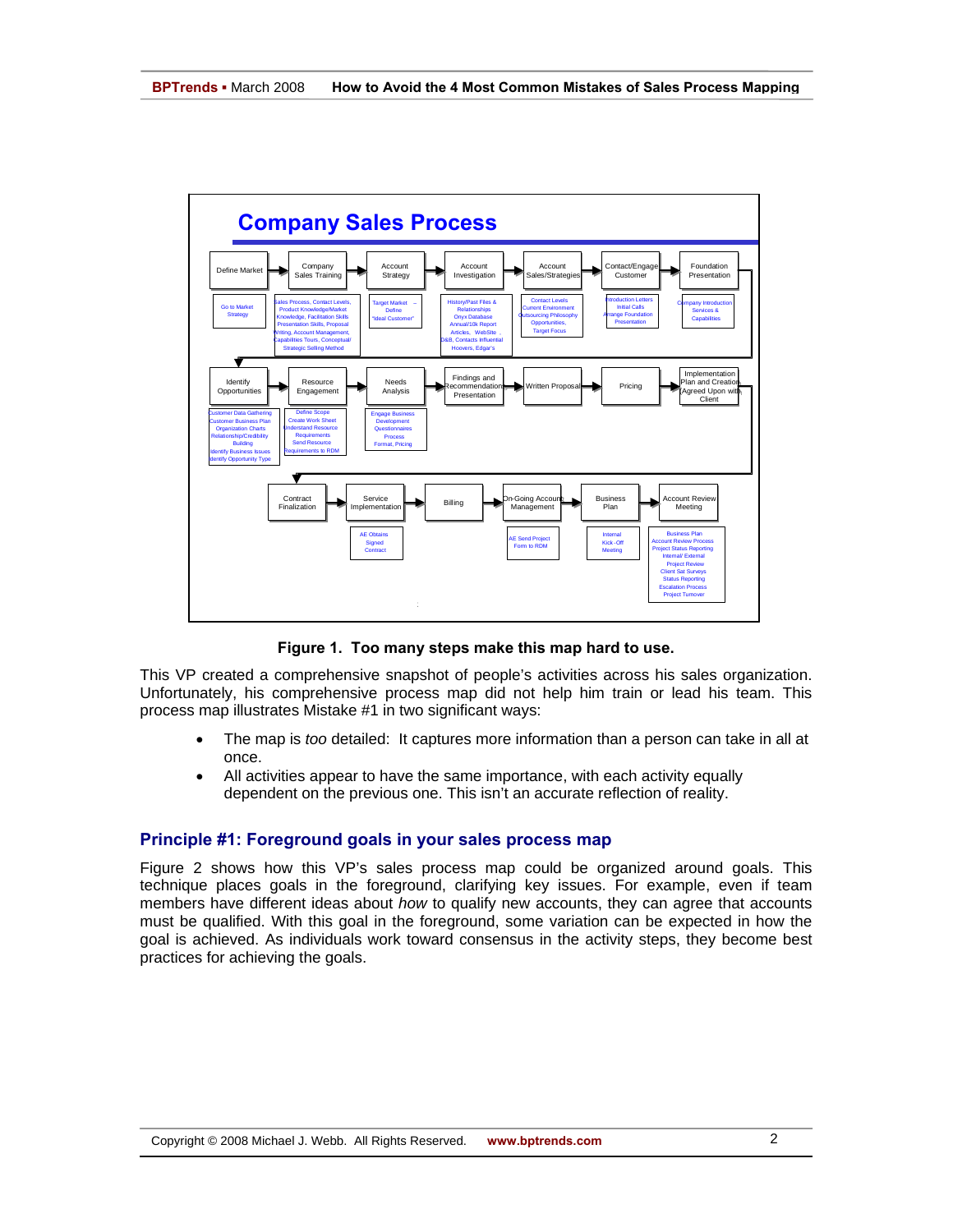

F**igure 2. Grouping activities according to goals creates focus.** 

Note that the goals are not the same as departmental boundaries. A single person might be involved in any of the top-level phases. This drives communication and collaboration, making process maps a powerful tool for generating a shared framework for accountability.

Another important feature is the decision diamonds showing where the prospect (or the salesperson) might opt out. In real life, prospects can decide to buy from someone else, wait until next year, or call out of the blue and need service tomorrow. Identifying and measuring these decision points acknowledges that the process has a yield, as well as providing critical information for process improvement.

#### **Mistake #2: Focus on the seller instead of the customer**

An administrator in a financial services company mapped her company's sales process as her thesis for a master's degree program. She dutifully collected statements from the company's sales executives about what salespeople should do (she had never been a salesperson herself) and organized them into a hierarchical format. She achieved a thorough analysis that satisfied her professors. Unfortunately, her hard work did not benefit her organization.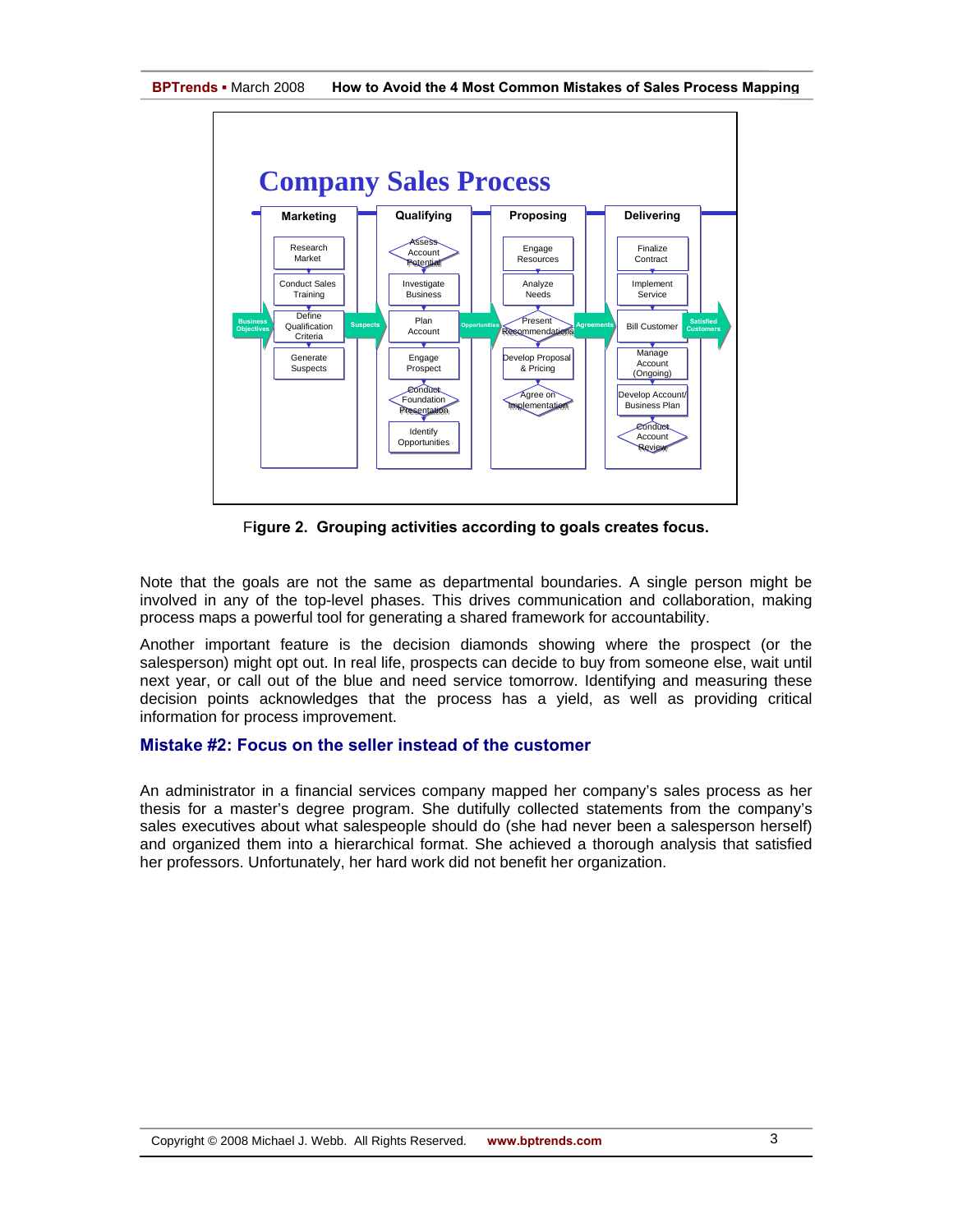



**Figure 3. This process map focuses on seller activities.** 

A portion of her company's process map is shown in Figure 3. It is hierarchical, identifying a goal for each phase. Notice that the steps in the Winning New Business phase call for working with the CEO at each step. It would be nice if that happened, wouldn't it? Now, consider the steps within the Contracting phase. Who do these steps create value for? From an internal administrator's perspective, these procedures are important. But what value do they create for the customer? In fact, the benefit to the external customer was not considered at any stage of this process. Is it any wonder customers resisted it? Successful salespeople in this administrator's company routinely operated outside the process, as any successful salesperson would have to do.

# **Principle #2: Determine how to create value for the customer.**

Sales processes that work create value for the customer. Delegating the process mapping task to an administrator without sales experience or executive insight allowed this company to go through the motions without making a difference. Figure 4 shows what this company's process might look like, recast with a customer focus. Figure 5 defines value to the customer.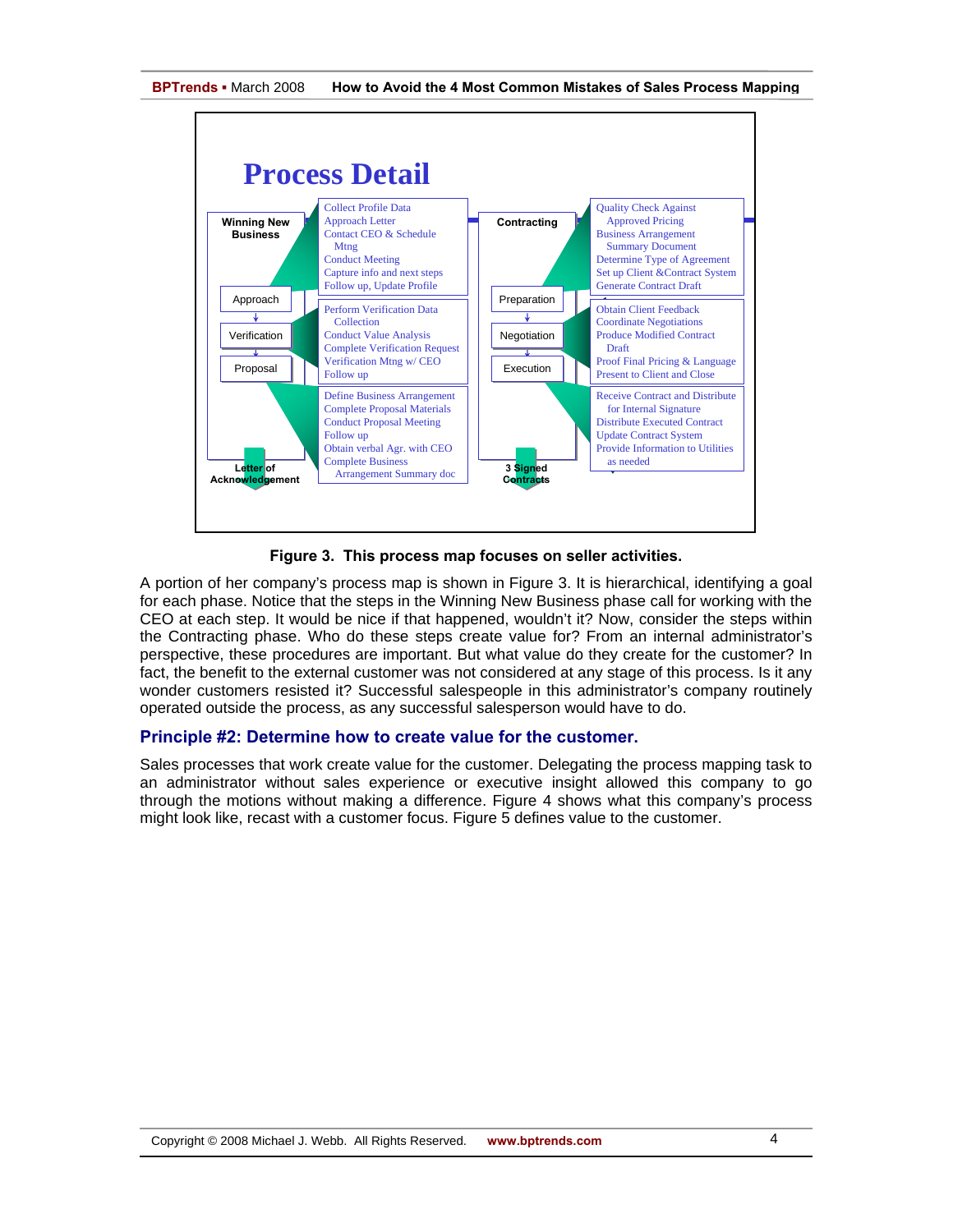

**Figure 4. Revised sales process focuses on customer interaction.** 

| Demand<br>Generation                                                                                                | Qualifying                                                                                                                                                                                                          | Selling                                                                                                                                                                                     | Delivering                                                                                                                    |
|---------------------------------------------------------------------------------------------------------------------|---------------------------------------------------------------------------------------------------------------------------------------------------------------------------------------------------------------------|---------------------------------------------------------------------------------------------------------------------------------------------------------------------------------------------|-------------------------------------------------------------------------------------------------------------------------------|
| <b>Find potential</b><br>customers and<br>help them<br>become aware<br>that we might be<br><i>valuable to them.</i> | <b><i><u>Understand</u></i></b> the<br>customer's<br><b>business</b> well<br>enough to<br>• help their<br>decision<br>makers<br>understand the<br><b>business</b><br><i>problems</i> we<br>could solve for<br>them. | <b><i><u>Understand</u></i></b> the<br>customer's<br>application<br>requirements<br>well enough to<br>• credibly<br><i>demonstrate</i><br><i>our solution is</i><br>best for their<br>needs | <b>Helps</b> the<br>customer achieve<br><i>the business</i><br>results they<br>expect through<br>our products and<br>services |

**Figure 5. Value to the customer is identified.** 

These diagrams illustrate a lengthier, more complex sales process often found in business-tobusiness services. Such an approach is important where substantial talent or time – such as engineering, IT, legal, or other consulting – is necessary to develop a solution proposal. These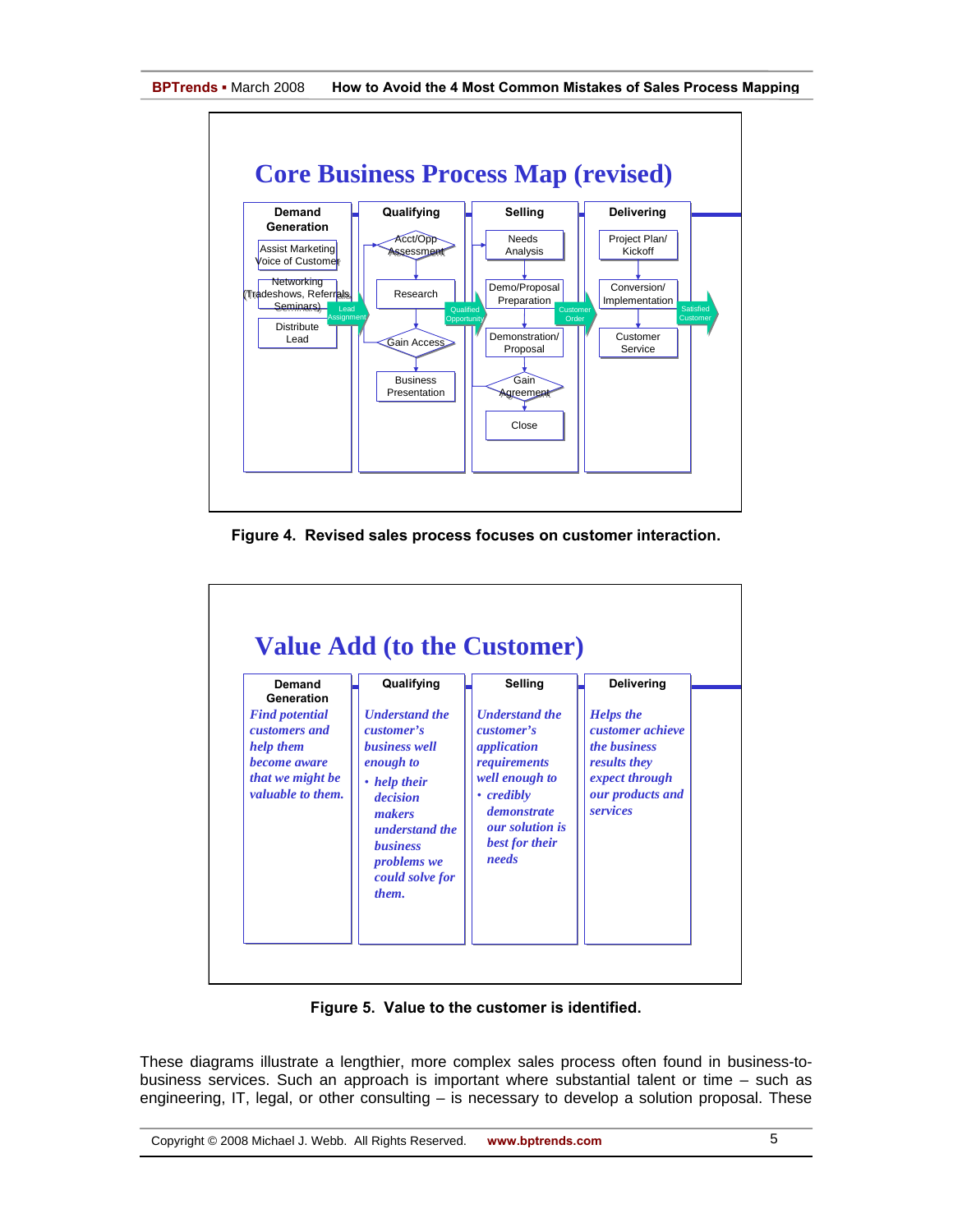**BPTrends ▪** March 2008 **How to Avoid the 4 Most Common Mistakes of Sales Process Mapping**

complex sales environments are notorious for their unpredictability and cost. Before committing costly resources to the sales effort, the selling organization must do everything possible to ensure success and avoid wasting those resources. This can be accomplished by reaching decision makers early, so as to verify their needs and priorities. But this usually requires tremendous effort and courage. Often it is never accomplished.

Ultimately, reaching the decision maker in your customer's organization benefits both you and your customer. Without first-hand insight into the decision maker's needs and priorities, you risk wasting everyone's time. But if you can validate your own understanding of the business value you offer the decision maker, even helping the decision maker generate a consensus, if necessary, you create value for everyone. Getting credit for these things is often the key to winning the business.

Through sales process mapping, your team can keep a constant focus on your most missioncritical question: How can you create real value to the customer? If your business requires a contracting/administrative phase (like the financial services company in Figure 3), figure out how that phase can create value for the customer. If you can't, place that phase in service of another goal that does.

Everything you do to find, gain, and keep customers should create clear value for them. If you do, customers – and the best salespeople – are sure to follow. You have no more powerful lever for ensuring an ever-growing stream of profitable business. Customer value is the number one defense against changing markets, competition, and technologies.

## **Mistake #3: Forget to "show them the money"**

The training and development department of a major corporation spent several million dollars to develop a customized sales training program based on the company's cultural values. The program was magnificent from an organizational development perspective. It illustrated the company's conceptual goals clearly, and it built on existing training materials, which provided salespeople with many powerful skills (see Figure 6).



**Figure 6. This process does not specify measurable results.**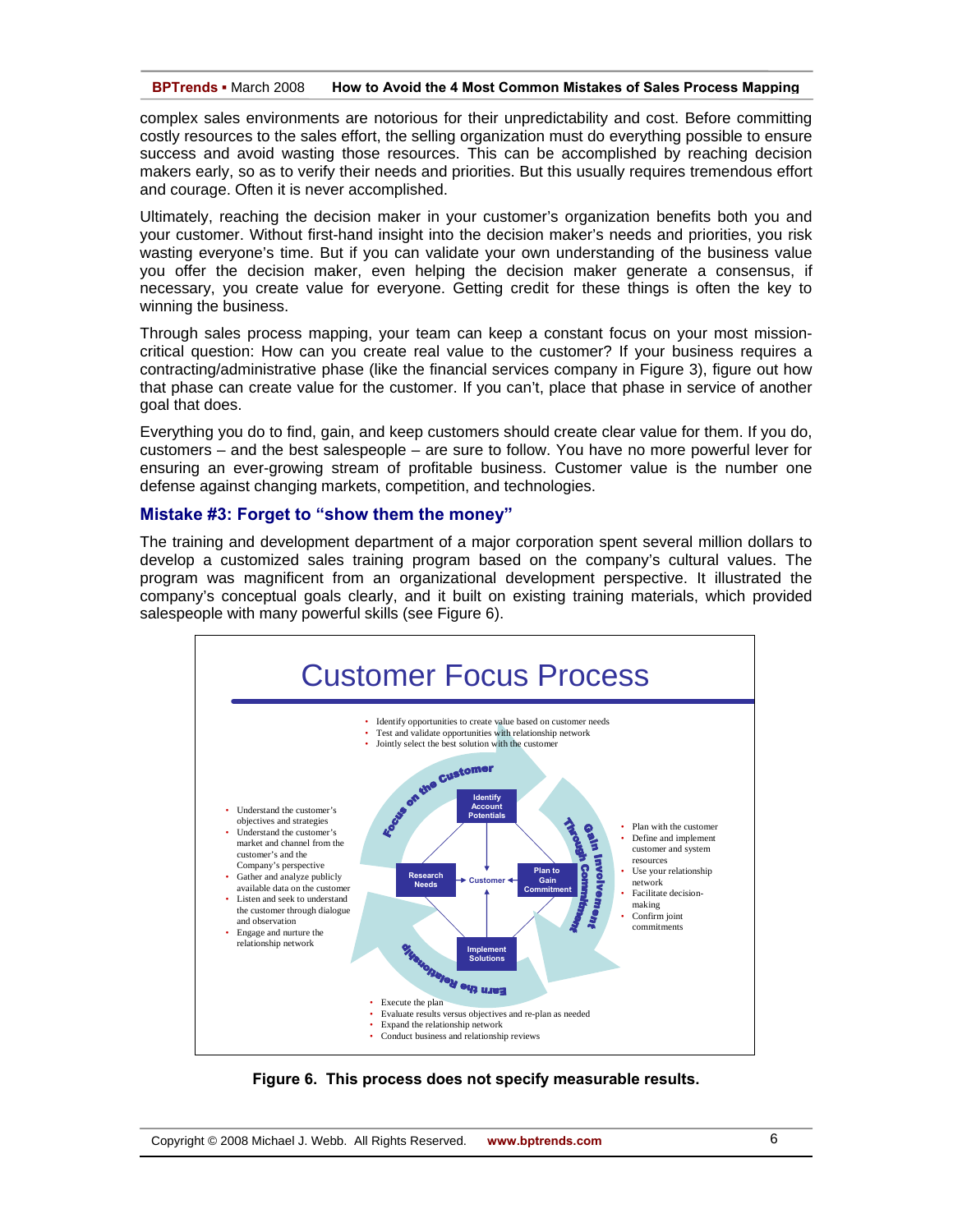Unfortunately, statements such as "Use the relationship network," "Facilitate decision making," or "Confirm joint commitments" are not useful to salespersons trying to make their numbers. What is the concrete output of each step? How will it be measured? When are orders generated? Where is the process connected to the money?

Lacking measurable steps grounded in real-world sales operations, the training program defined a process in name only. Salespeople learned how the company's world really worked on the job rather than from the course. Although many people agreed the course contained valuable skills, its value could not be proven. The sales organization in this company ultimately created its own measurement system outside the framework of the training program, crippling its effectiveness.

## **Principle #3: Integrate tools, skills, and results measurements with the process**

Figure 7 illustrates how a sales process map (the same map appears in Figure 2) can include metrics. The sales organization's performance is measured by the high-level goals of the process rather than the detail steps. There are many advantages in this approach to selecting metrics.



**Figure 7. Broad metrics assess each goal-driven phase of the sales process.** 

First, as products and services move through their economic lifecycles, sellers must change their marketing and qualifying strategies accordingly. Over time, these metrics can provide powerful leading indicators of market shifts, affording sellers precious lead time to respond.

Second, these metrics allow the organization to identify its bottlenecks or weak links, allowing resources to be allocated most effectively. For example, if marketing is not generating enough good suspects, adding salespeople or engaging expensive training services will not help. Instead, the marketing process should be improved so as to create enough suspects.

Third, a mapping approach allows people to participate in setting their own goals by drilling into more detailed analyses and metrics to improve performance. Figure 8 illustrates how a process map can serve as a tool for integrating some support functions within an organization.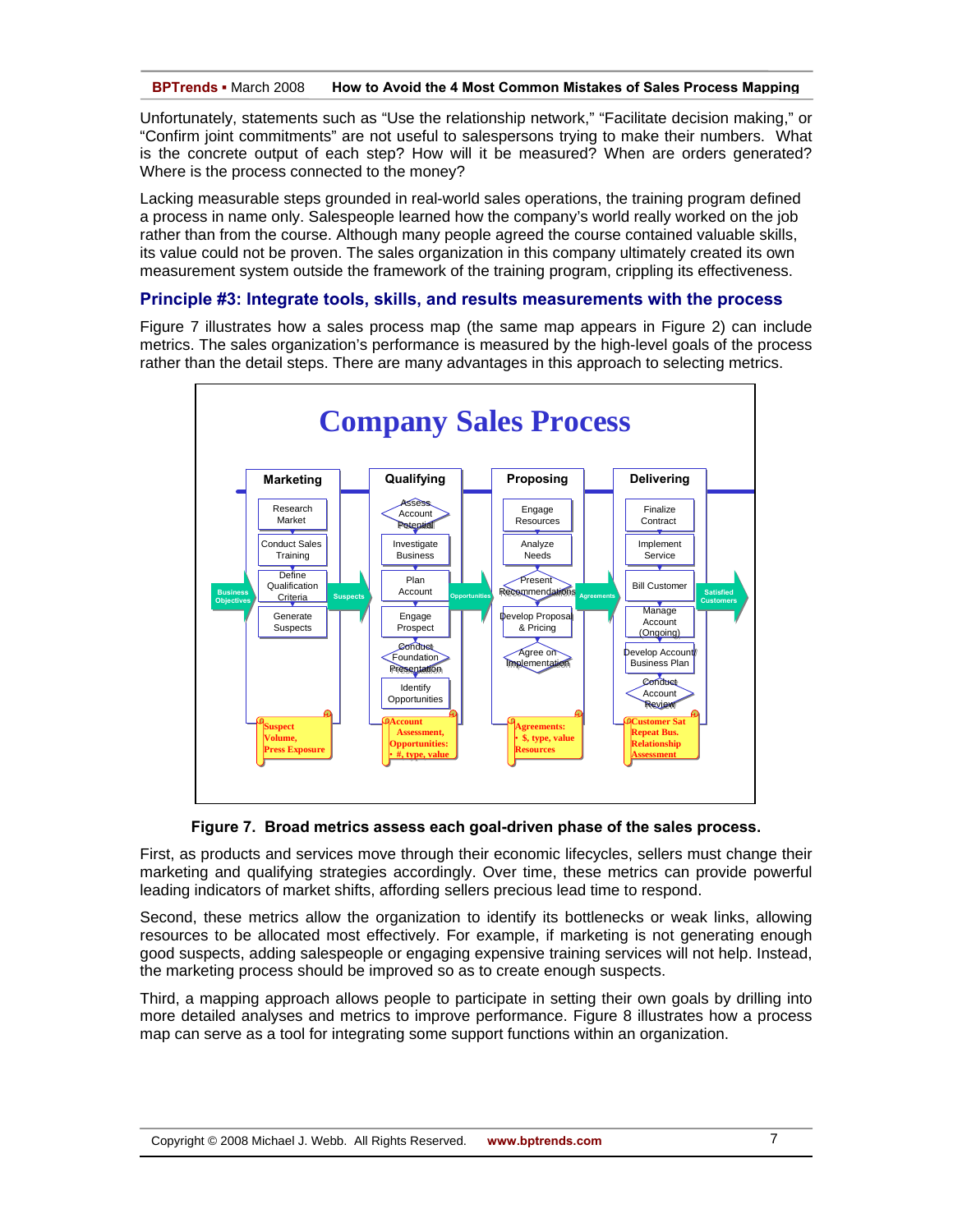

## **Figure 8. Link performance support, skills, and competencies to the sales process.**

Individuals can use this kind of detail to identify skills they need to work on. An organization can use process detail to integrate software support as well as training. This kind of mapping, a current trend in the training and development community, can yield powerful results.<sup>1</sup>

# **Mistake #4: Buy somebody else's "ideal" sales process**

Sales processes often come prepackaged as sales training or Customer Relationship Management (CRM) software. Although these initiatives can be useful to an organization if they are selected and implemented appropriately, they sometimes do great harm.

For example, sales executives purchase sales training in an attempt to create improved sales results. Good sales training does, in fact, help salespeople become more effective at reaching their goals. But, like everyone else, salespeople are creatures of their environment. If the environment is not changed, behaviors tend to return to their pre-training state. Although this problem is well known, sales executives often do not recognize the impact of mismatches between their own organization's sales environment and the assumptions of a sales training program. Many millions of dollars are wasted each year in training programs that are far less effective than they could be for this reason.

In the case of CRM software, a company is often faced with fitting its business to the software, instead of the other way around. Anxious to collect license fees, software firms generally recommend, "Let's just get the software running vanilla for now; then down the road we can think about modifying it." Down the road, most companies discover many dubious assumptions:

Copyright © 2008 Michael J. Webb. All Rights Reserved. **www.bptrends.com**

-

<sup>1</sup> For further insight, Jack Bowsher provides a valuable guide in his book *Revolutionizing Workforce Performance, a Systems Approach to Mastery* © 1998, Jossey-Bass Pfeiffer ISDN 0- 7879-0798-7.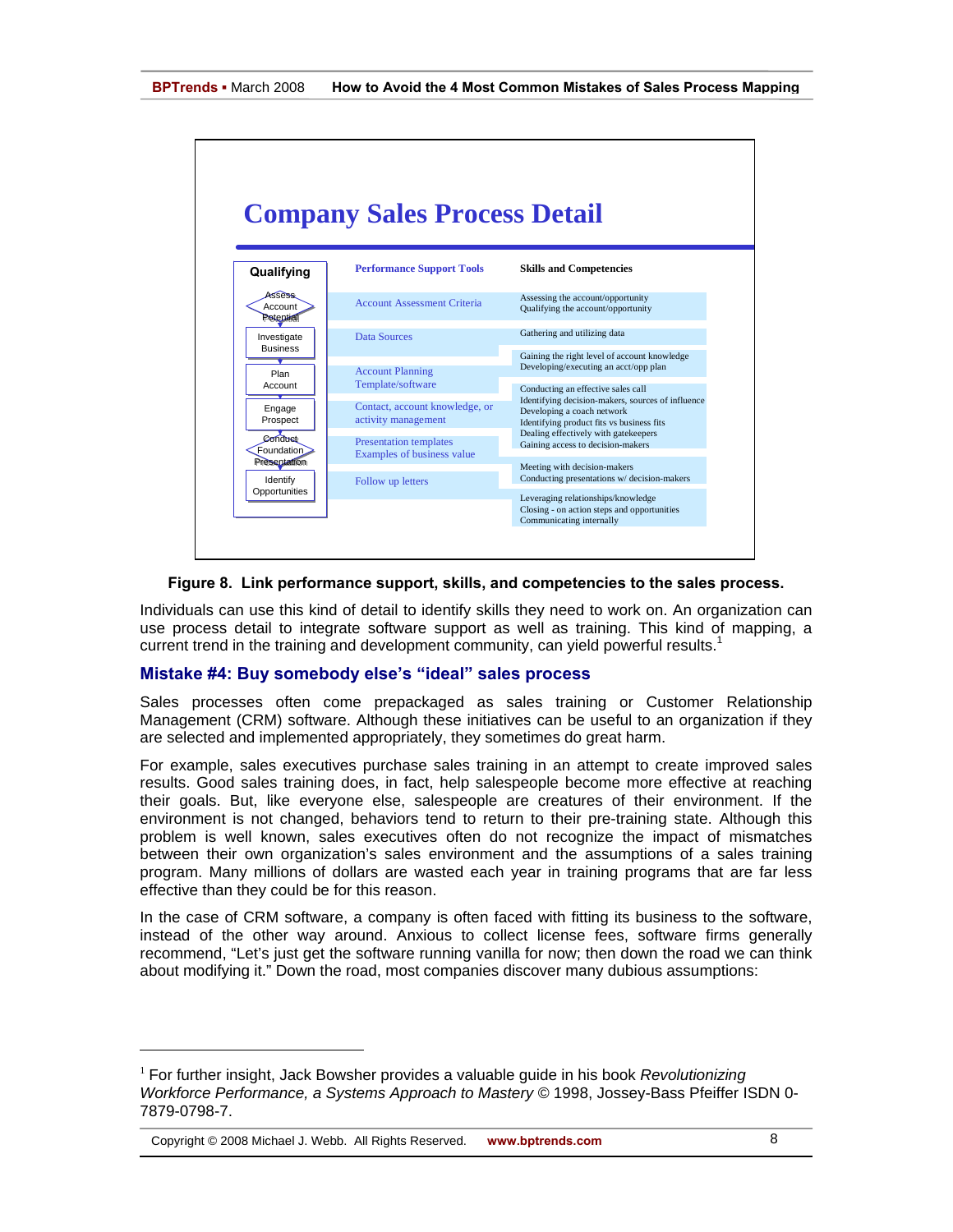**BPTrends ▪** March 2008 **How to Avoid the 4 Most Common Mistakes of Sales Process Mapping**

| <b>Assumption</b>                                                                                                                                                                                                                                                                                       | <b>Reality</b>                                                                                                                                                                                                                                                                                                                                                                                                         |  |
|---------------------------------------------------------------------------------------------------------------------------------------------------------------------------------------------------------------------------------------------------------------------------------------------------------|------------------------------------------------------------------------------------------------------------------------------------------------------------------------------------------------------------------------------------------------------------------------------------------------------------------------------------------------------------------------------------------------------------------------|--|
| CRM systems provide management<br>with information for better "control" of<br>field activities.<br>CRM suppliers know how to make a<br>sales process work.<br>The supplier's sales process model is<br>fine for our business.<br>We can always make system changes<br>later to fit our business better. | Why would salespeople provide<br>$\bullet$<br>information to a system that can and<br>will be used against them?<br>Most CRM systems only track<br>$\bullet$<br>activities; they are poor at helping<br>people sell.<br>The supplier's sales process model<br>$\bullet$<br>may be inappropriate for our business.<br>After the system has lost credibility and<br>$\bullet$<br>support in the organization, who cares? |  |

Many organizations have found CRM implementations to be extremely frustrating experiences. Why do so many organizations find themselves in this situation? One reason is that executives

assume that everyone else already understands how their business works – so someone else (such as the software vendor or an administrator) can map out the details.

However, if people within the organization haven't created a reasonable map of the sales process for themselves, how can they expect an outside supplier's assumptions to be on the mark? In this regard, Dick Lee, author of *The Customer Relationship Management Survival Guide*, offers a valuable perspective:

*Customer Relationship Management means implementing customer-centric business strategies, which drives redesigning of functional activities, which demands reengineering of work processes, which is supported, not driven, by CRM technologies.2*

CRM software is very powerful. It requires answers to questions such as, "How do we create value for customers?" and "How do we measure the value we create?" If leaders in the organization don't fully account for the answers, the initiative will fail – not because the CRM product is inadequate but because the organization didn't create an environment in which it could .<br>work.<sup>3</sup>

# **Principle #4: Engage your people in process mapping to define problems and solutions**

Software and training suppliers can provide valuable tools to support your sales process. But the sales process itself can't be purchased from an outside supplier. It requires the hearts and minds of your people. It is in your customer relationship strategy. The leaders of a sales organization need to generate a common vision and implement it collaboratively. Process mapping is an ideal tool to engage people in creating and achieving this common vision.

Copyright © 2008 Michael J. Webb. All Rights Reserved. **www.bptrends.com**

l

<sup>&</sup>lt;sup>2</sup> Dick Lee, The Customer Relationship Management Survival Guide © 2000, HYM Press, St. Paul, Minn.

<sup>3</sup> *The Blueprint for CRM Success*, a recent CRMGuru study, provides convincing statistical evidence of this issue.